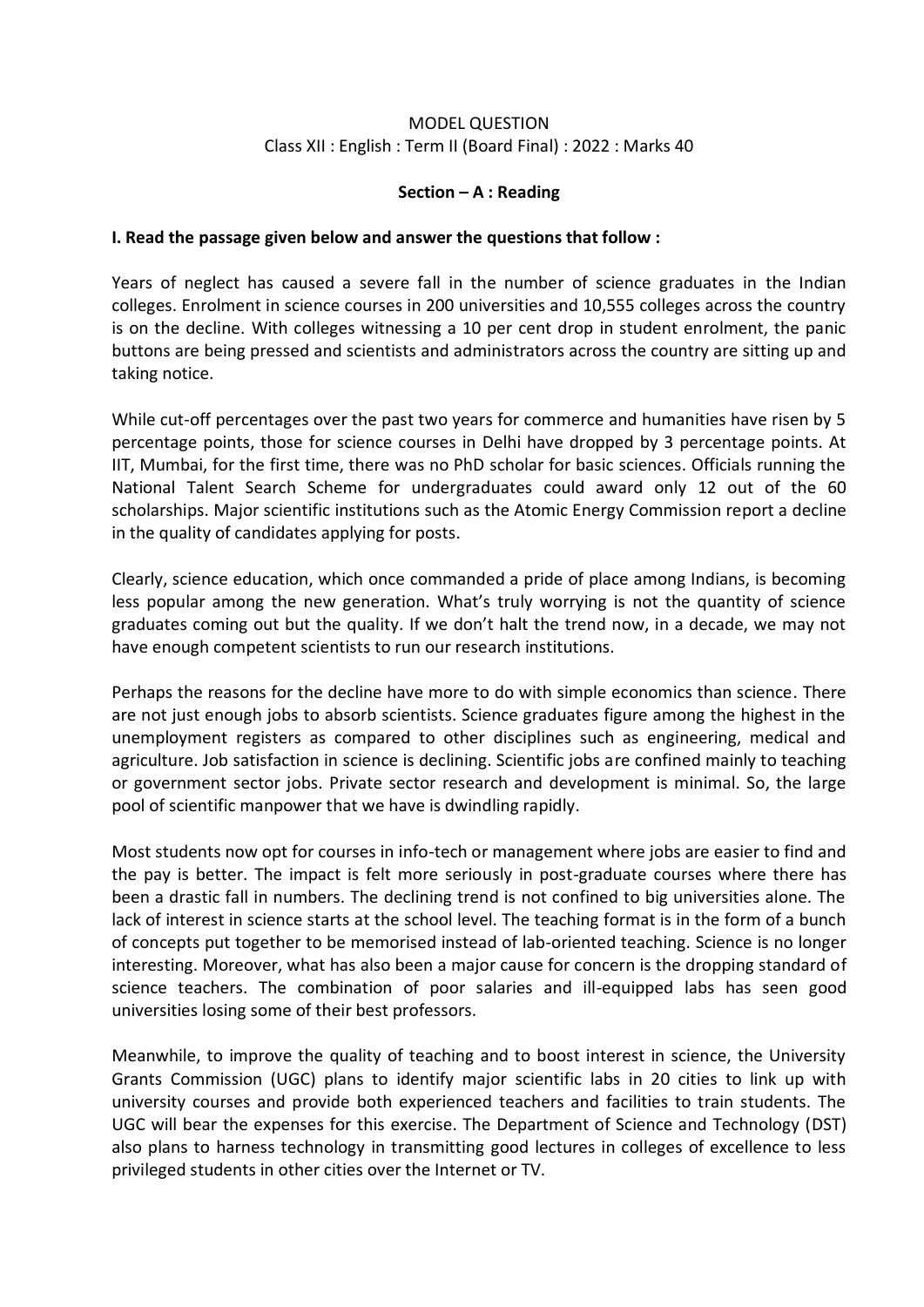## **A. Complete the following statements by choosing the correct options from the given**

## **ones :**  $1 \times 5=5$

1. Enrolment in science courses has dropped by

- (a) 20%
- (b) 10%
- (c) 15%
- (d) 5%
- 2. Officials running the National Science Talent Search Scheme could award only 12 out of
- (a) the 200 scholarships
- (b) the 100 scholarships
- (c) the 60 scholarships
- (d) the 20 scholarships
- 3. There are just not enough jobs to absorb
- (a) teachers
- (b) engineers
- (c) doctors
- (d) scientists
- 4. The lack of interest in science starts at the
- (a) nursery level
- (b) school level
- (c) college level
- (d) university level
- 5. The word "boost" in the passage means
- (a) to increase
- (b) to decrease
- (c) to carry out
- (d) to show pride

## **B. Answer the following very short answer type questions :** 1×5=5

- 6. How much have the cut-off percentages over the past 2 years for science courses dropped in Delhi ?
- 7. What does the Atomic Energy Commission report ?
- 8. What is the present trend of science education among Indian students ?
- 9. What is UGC planning to do ?
- 10. How will DST help the less privileged students ?

## **Section – B**

# **II. Answer the following questions by choosing the correct options from the given**

**ones :**  $1 \times 5=5$ 

- 11. Which of the following is not a type of classified advertisement ?
- (a) Lost and Found
- (b) Missing
- (c) Tours and Travels
- (d) Event on Annual Function
- 12. The subject of a business letter should be
- (a) as long as possible